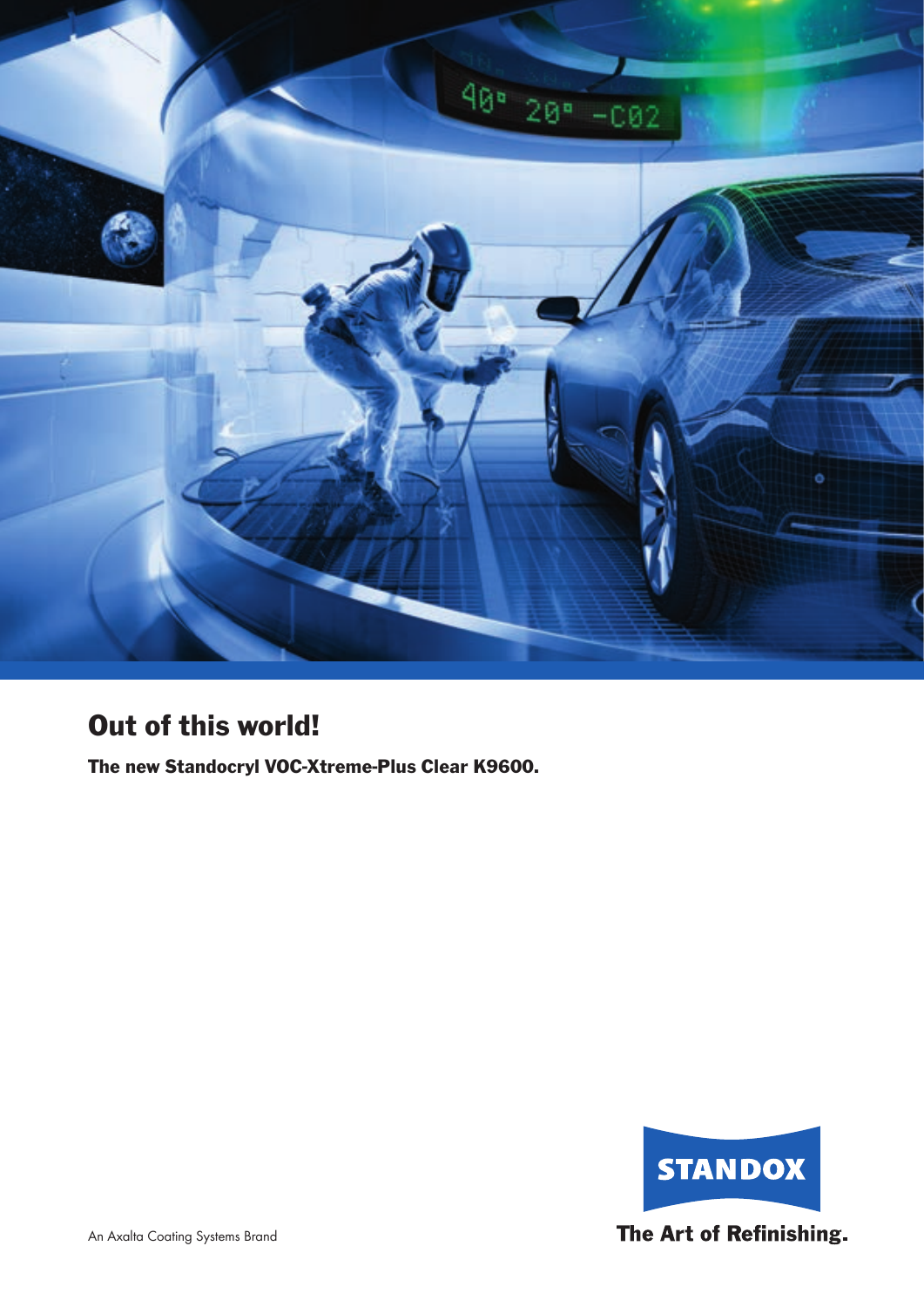![](_page_1_Picture_0.jpeg)

**THE REAL PROPERTY** 

X

**STANDOR WEYPERTAL GERMANY** 

**STANDOX** 

**STANDOCRYL** 

VOC-XTREME-PLUS<br>KLARLACK<br>CLEAR<br>VERNIS

**K9600** 

**NEW** 

248

## VOC-Xtreme-Plus Clear K9600. A new star in the Xtreme system.

Developed especially for fast drying at low temperatures.

Ķ

U7650

U7600 E

- **NEW: VOC-Xtreme-Plus Clear K9600**
- Standoblue Basecoat

**U3000** 

- VOC-Xtreme Wet-on-Wet Filler U7650
- VOC-Xtreme Filler U7600
- Express Prep Wipes U3000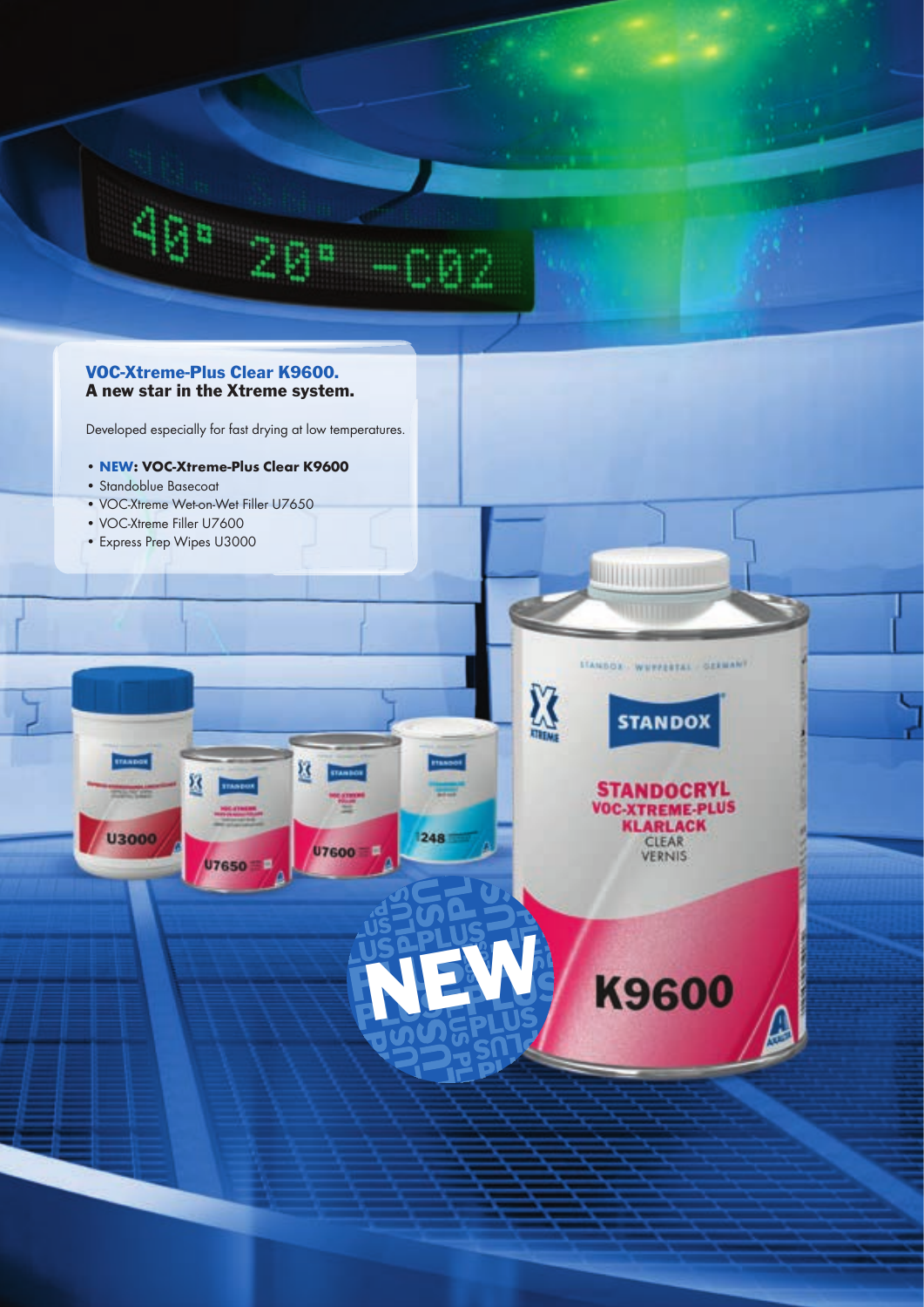# Futuristic technology: VOC-Xtreme-Plus Clear K9600.

We've made a new and innovative addition to the Xtreme system. VOC-Xtreme-Plus Clear K9600 marks a whole new level of quality... plus much more. First, excellent processing properties, such as flexible application in 1.5 or 2 coats, good filling power and excellent vertical stability deliver a perfect finish. And, when used as part of the Standox Xtreme system, there's now no need to harden the Standoblue Basecoat either. A second 'plus' is its stellar drying performance – especially at low temperatures – which increases vehicle throughput and significantly reduces energy consumption. Altogether, it's a glimpse of the future, today!

![](_page_2_Picture_2.jpeg)

![](_page_2_Picture_3.jpeg)

#### Xtreme performance: fast drying.

VOC-Xtreme-Plus Clear is specially formulated for low temperature drying: 40°C/10-15 min. or 20°C/30-55 min. This can significantly reduce your energy consumption. In fact, Standox is one of the few brands with a complete paint system that dries at just 20°C. Drying at higher temperatures is, of course, also possible with this new clearcoat.

#### Xtreme performance: good filling capability.

Small specks or dust particles can be covered optimally with VOC-Xtreme-Plus Clear thanks to its good filling capability. This minimizes the effort needed for polishing. In addition, VOC-Xtreme-Plus Clear is good for blending-in areas when covering overspray to deliver flawless results.

#### Xtreme performance: flexibility.

Flexible application in 1.5 or 2 coats makes it very easy to match VOC-Xtreme-Plus Clear to a vehicle's original finish.

![](_page_2_Picture_10.jpeg)

#### Xtreme performance: good curing.

New VOC-Xtreme-Plus Clear cures very quickly which improves throughput in the bodyshop. After only 10-15 min/40°C, you can take the vehicle out of the spray booth. The surface will already be thoroughly dry and ready for polishing or reassembly after a short cooling period.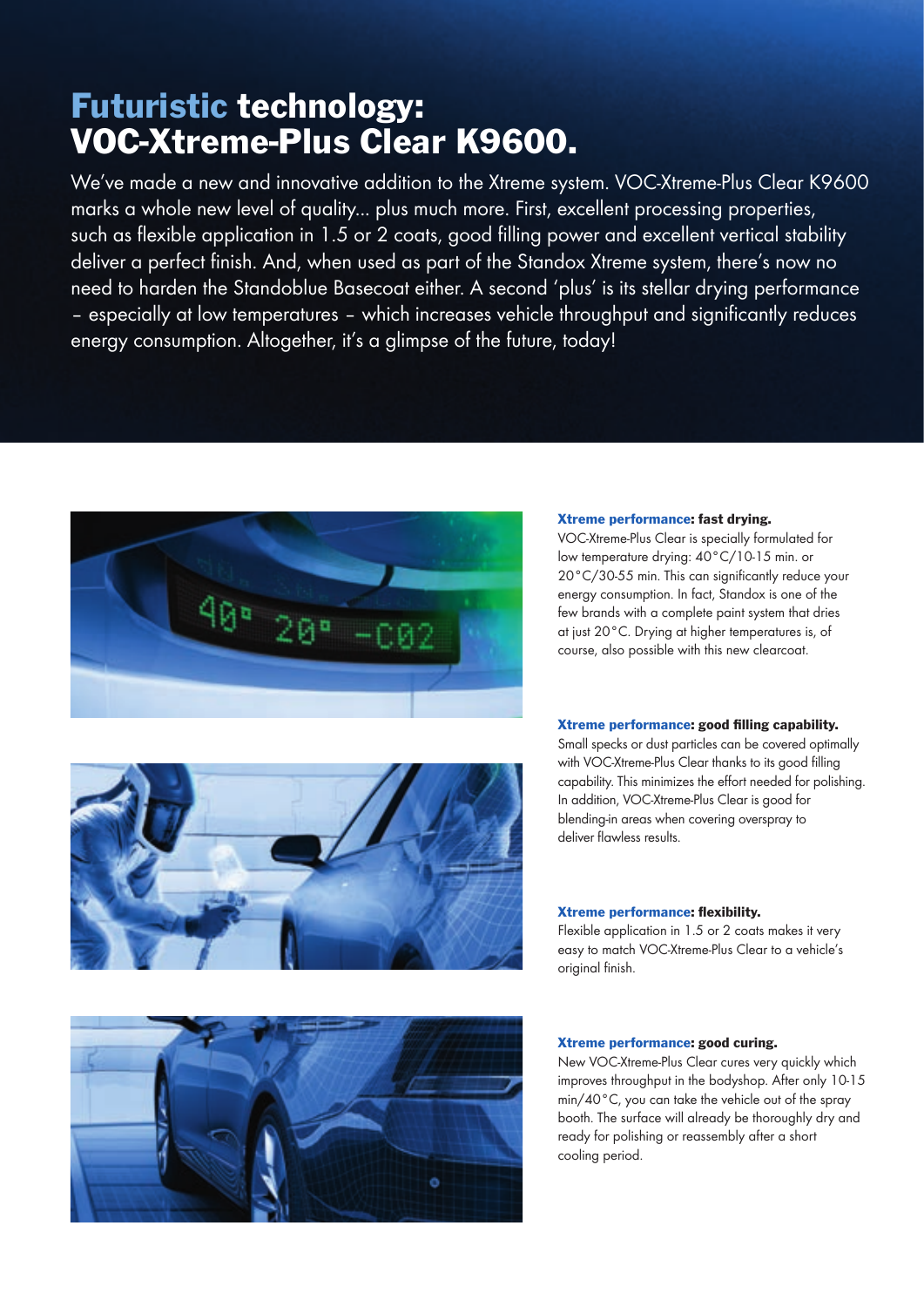# XTREME BENE EITS

![](_page_3_Picture_1.jpeg)

![](_page_3_Picture_2.jpeg)

# Xtreme savings on new investment.

Spray booths that can no longer reach a high temperature such as 60°C do not need to be retrofitted. Short drying times at 40°C or 20°C may allow you to continue using existing facilities.

#### Xtreme throughput.

Thanks to faster drying, spray booth occupancy times can be dramatically reduced. This makes operations much more efficient. Now a repair is possible in just 71 minutes – or, using VOC-Xtreme Wet-on-Wet Filler, at a 'warp speed' of just 36 minutes! This allows you to paint significantly more vehicles a day.

#### Xtreme CO<sub>2</sub> reduction.

By lowering drying temperatures to 40°C or even 20 $^{\circ}$ C, CO<sub>2</sub> emissions can be reduced which contributes to climate protection. Reducing energy consumption also significantly reduces operating costs.

![](_page_3_Picture_9.jpeg)

#### Xtreme service offerings.

With quick-drying VOC-Xtreme Fillers and new VOC-Xtreme-Plus Clear, you can offer your customers a premium repair service as a '1 Day Repair'. Or it would even be possible to return the vehicle within a few hours.

![](_page_3_Picture_12.jpeg)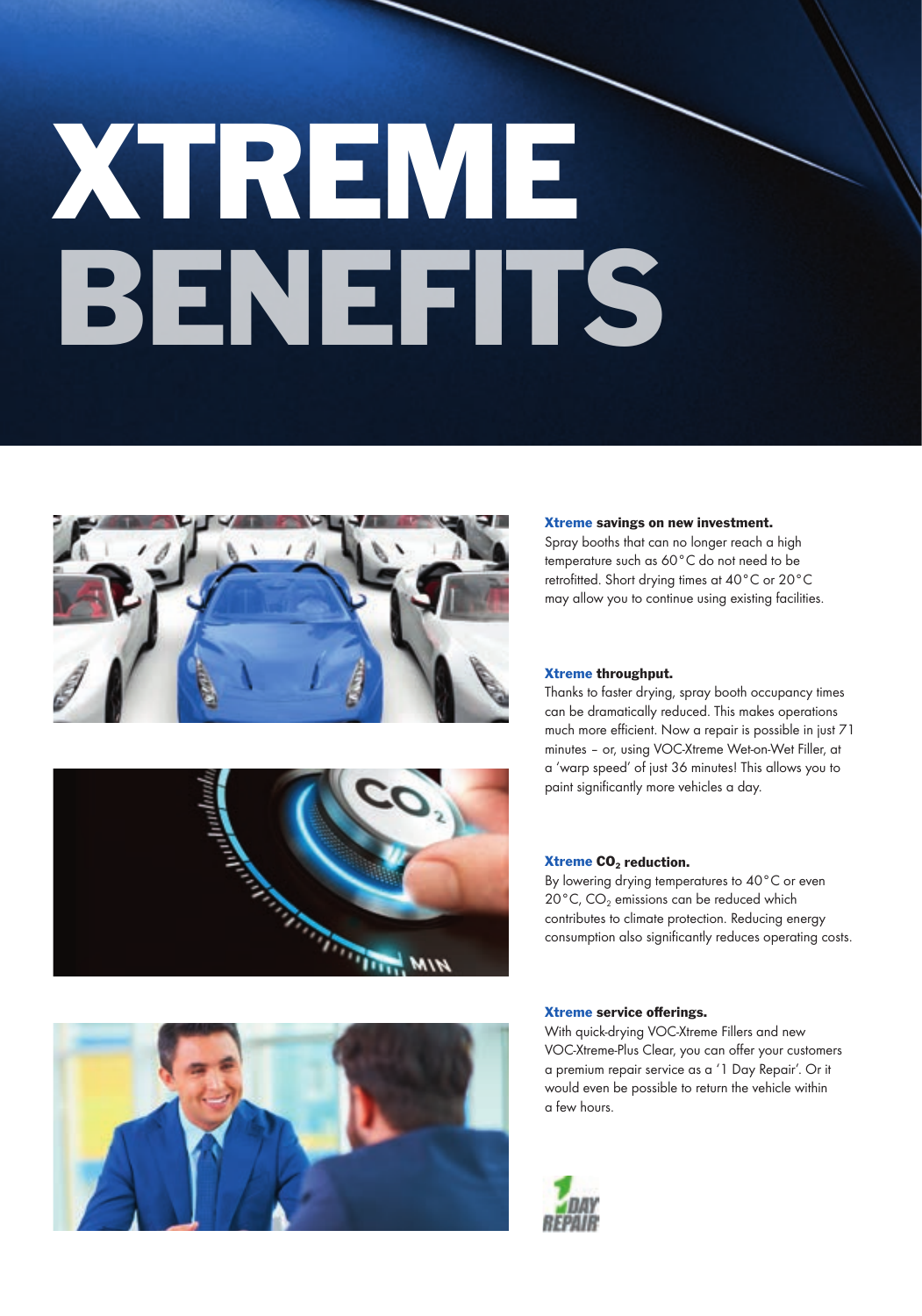# The Standox Xtreme system - quality plus.

- **Plus.** Excellent processing properties for a perfect result
- **Plus.** Higher vehicle throughput due to significantly faster drying
- **Plus.** Significant cost reduction through energy saving

See for yourself by trying this new clearcoat in your bodyshop. For more information, scan the QR code or visit our website.